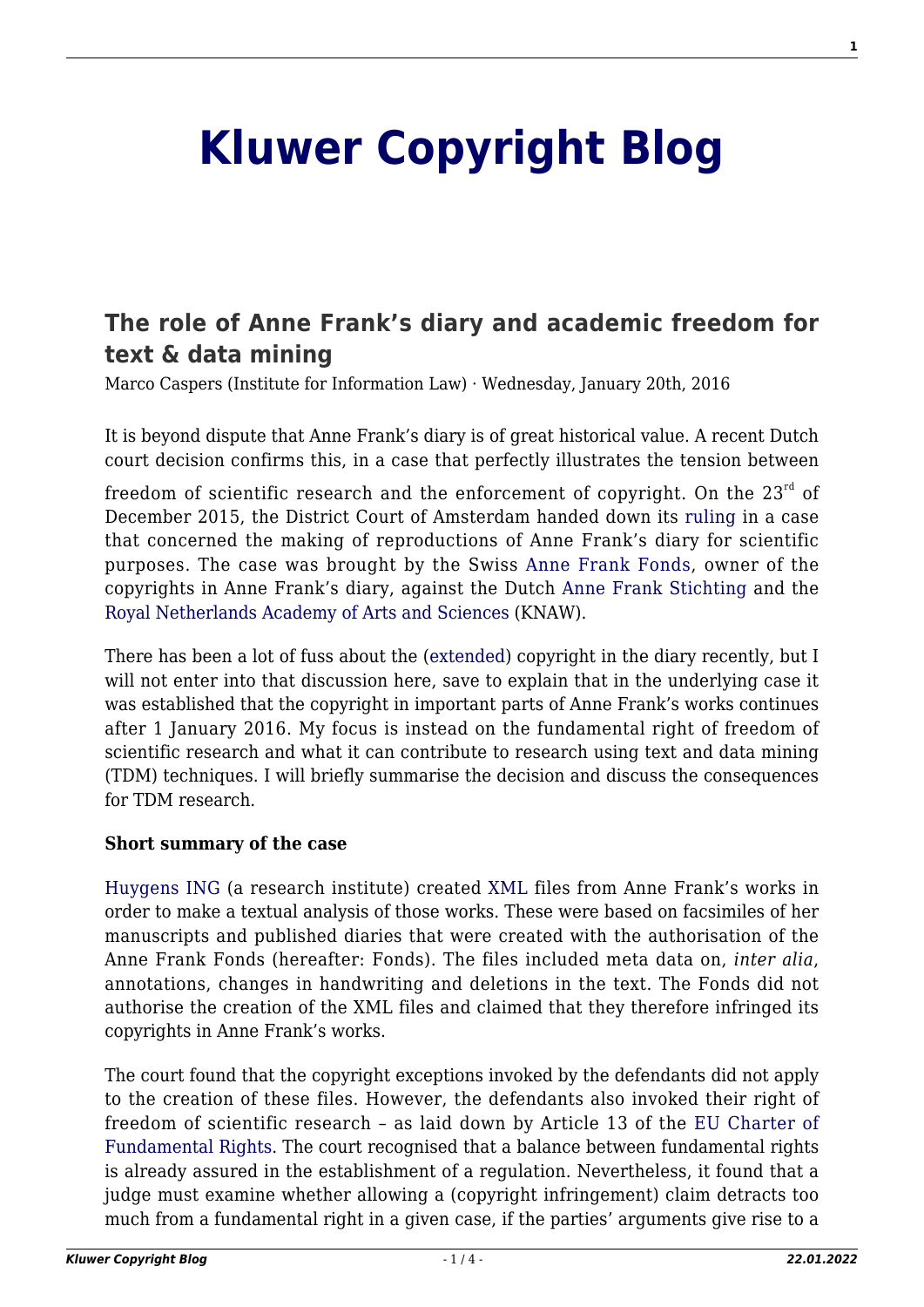reason to do so. The court underlined the principle of proportionality in assessing the balance between the enforcement of intellectual property rights and any fundamental right. It referred to a recent Dutch Supreme Court decision in the GeenStijl [case](http://deeplink.rechtspraak.nl/uitspraak?id=ECLI:NL:HR:2015:841) (§5.2.5), where reference is made to the ECJ's rulings in [Scarlet v SABAM](http://curia.europa.eu/juris/document/document.jsf;jsessionid=9ea7d2dc30dd7bd249d3a6c14968a45981c3754b5bb2.e34KaxiLc3qMb40Rch0SaxuSaxn0?text=&docid=115202&pageIndex=0&doclang=EN&mode=lst&dir=&occ=first&part=1&cid=551027) and [UPC](http://curia.europa.eu/juris/document/document.jsf?text=&docid=149924&pageIndex=0&doclang=EN&mode=lst&dir=&occ=first&part=1&cid=551178) [Telekabel Wien](http://curia.europa.eu/juris/document/document.jsf?text=&docid=149924&pageIndex=0&doclang=EN&mode=lst&dir=&occ=first&part=1&cid=551178) and the ECtHR's decision in [Ashby Donald v. France.](http://hudoc.echr.coe.int/eng?i=001-115845)

Turning to the circumstances of the present case, the court acknowledged the public interest of the research by Huygens ING, which was not contested by the Fonds. The court found that the fact that the parties to the proceedings had a disagreement on what approach to take emphasised the need for independent scientific research by multiple parties from different angles, shedding light on a variety of hypotheses. It also considered that the research conducted by Huygens ING would be impossible without the XML files, which are made exclusively for scientific research purposes. It was therefore up to the Fonds to substantiate why the enforcement of its copyrights outweighed the freedom of scientific research in this case, which it failed to do. The court added that copyright law does not protect the right to control which studies are carried out and which are not. Moreover, it followed from the fact that only a few researchers have access to only a few copies of Anne Frank's diary that the infringement has no more than a minimal impact. Based on all the foregoing, the court concluded that the freedom of scientific research outweighed the enforcement of copyrights in this case.

#### **Good news for TDM**

So how does this affect the use of TDM in research? The good news for TDM research: this case shows the importance of the freedom of scientific research as a fundamental right, which may in certain circumstances prevail over the enforcement of copyrights (and intellectual property rights in general). To summarise the Dutch court, this is likely to be the case where infringements have minimal impact for the right holder, while the public interest is served and no other means are (reasonably?) available to achieve that (i.e. proportionality). I will apply these criteria to TDM research in general.

#### *Minimal impact?*

TDM activities only make reproductions for the purpose of extracting facts and ideas – which are as such not protected by copyright - from the works, without actually making available (parts of) the contents themselves. Normally, only researchers affiliated with the study will have (lawful!) access to the reproductions and often it is only a computer that will 'read' the contents. As in the court case, the reproductions may constitute copyright infringements, but it can be argued that the actual impact is minimal.

#### *Public interest?*

Whether TDM serves a public interest depends on the case, but this is more likely where scientific purposes are achieved.

*Proportionality?*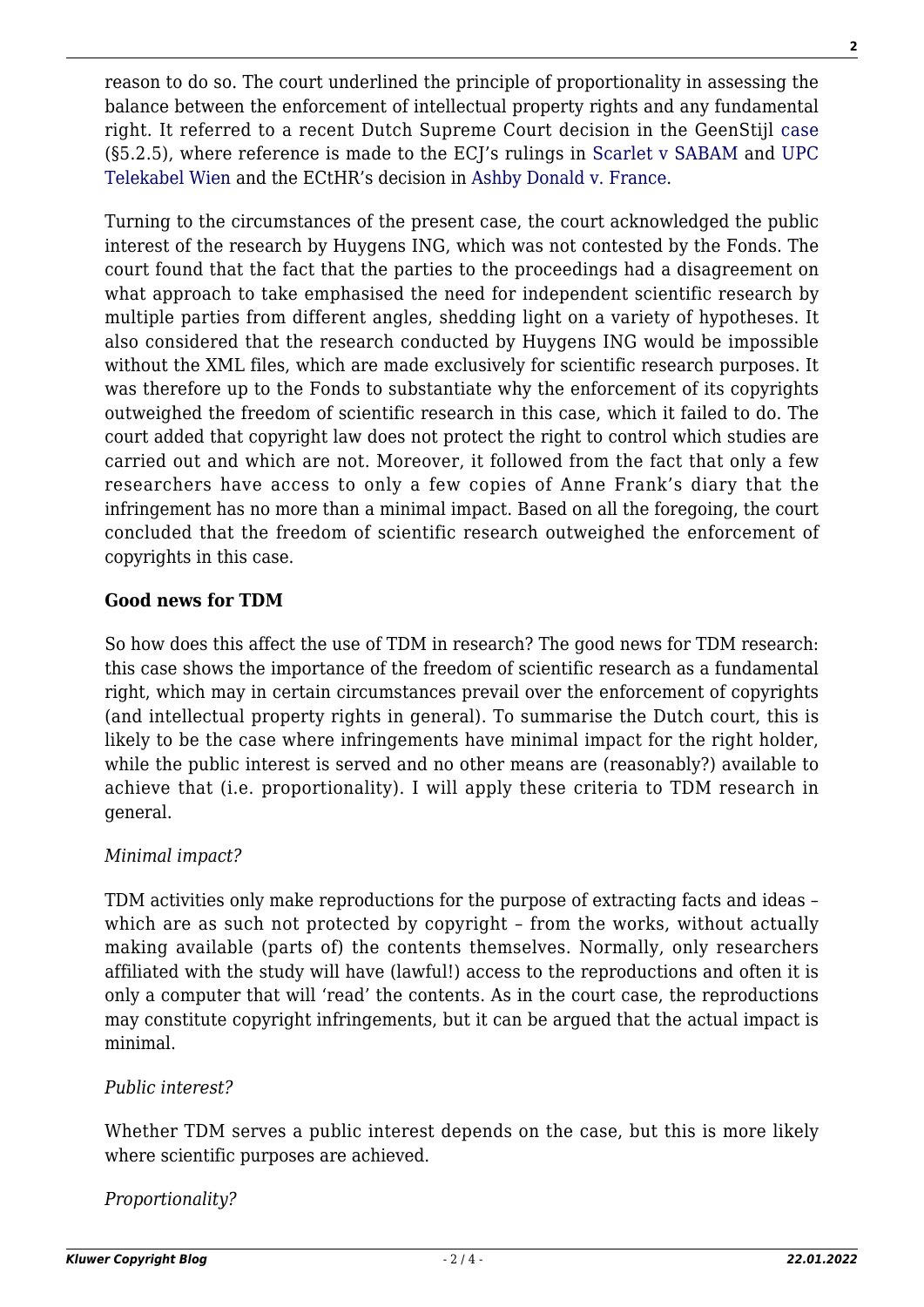TDM research seeks to derive knowledge from large amounts of data that cannot (reasonably) be analysed by human minds alone. It may therefore be argued that there are no means to achieve that goal other than by using TDM techniques and that it therefore withstands the proportionality test.

#### **Bad news for TDM**

On the other hand, the court's decision also means bad news for TDM scientists: the unauthorised reproductions of works – to which researchers have lawful access – are always deemed 'infringements' and any prevalence of fundamental rights has to be established on a case-by-case basis. Obviously, this does not provide any legal certainty for TDM researchers. It is therefore a task for the legislator to assure an appropriate balance, which is what the EU legislator has recently undertaken to do. The Commission [intends](http://ec.europa.eu/digital-agenda/en/news/towards-modern-more-european-copyright-framework-commission-takes-first-steps-and-sets-out-its) to propose an exception by spring 2016 that "*allow[s] public interest research organisations to carry out text and data mining of content they have lawful access to, with full legal certainty, for scientific research purposes*".

For TDM researchers, this may be a step forward. The EU copyright framework would finally have an exception specifically aimed at TDM. Moreover, the Commission intends to "*make relevant exceptions mandatory*". This prevents cross-border differences to a certain extent, which is the problem with many of the current optional exceptions in the EU framework.

However, it is too early to rejoice for those involved in TDM research. It remains to be seen how strictly concepts such as 'public interest research organisations' will be interpreted. Does it only include publicly funded research institutes or are collaborations with privately funded entities also covered? This criterion plays a crucial role, considering that scientific research (with major public interest) does not necessarily rely merely on public money. Isn't the 'why' of the making of a reproduction more relevant than the 'who'? If reproductions are only made to let TDM software extract (unprotected) ideas and facts from the works, this is comparable to human beings reading books and using that knowledge to make new (and original) works. In that regard, I agree with [Lucie Guibault](http://kluwercopyrightblog.com/2015/12/06/our-blogpoll-on-a-text-data-mining-exception-the-results-are-in/) that inspiration might be drawn from Article 5(3) of the [Software Directive.](http://eur-lex.europa.eu/LexUriServ/LexUriServ.do?uri=OJ:L:2009:111:0016:0022:EN:PDF)

## **Conclusion**

The court's decision is definitely a win for academic freedom and TDM research. At the same time, it underlines that the EU legislator must take action to provide more legal certainty. Let's hope the Commission's upcoming proposal is able to achieve that.

*To make sure you do not miss out on regular updates from the Kluwer Copyright Blog, please subscribe [here.](http://copyrightblog.kluweriplaw.com/newsletter)*